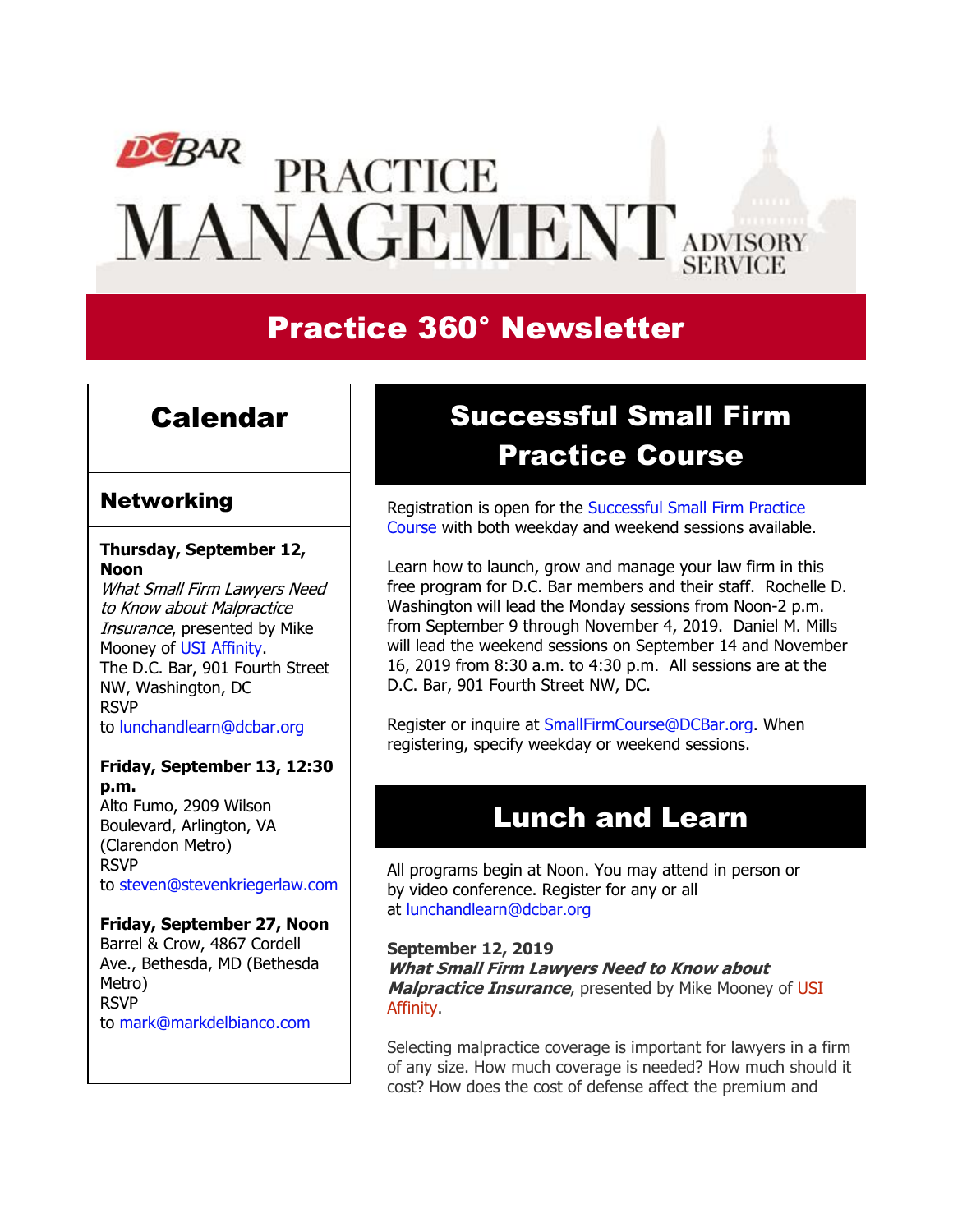**Law is a relationship business. Bring cards to share. Do RSVP so you will be notified of any event updates.**

## PMAS Events

**September 9** – Successful Small Firm Practice Course (Weekday - Session 1) **September 11** – Day 1 of Basic Training & Beyond **September 12** – Lunch and Learn, What Small Firm Lawyers Need to Know about Malpractie **Insurance September 14** – Successful Small Firm Practice Course (Weekend - Session 1) **September 16** – Successful Small Firm Practice Course (Weekday - Session 2) **September 18** – Day 2 of Basic Training & Beyond **September 23** – Successful Small Firm Practice Course (Weekday - Session 3) **September 26** – Lunch and Learn, iPhone Forensics: An Update On Capabilities from the **Trenches September 30** – Successful Small Firm Practice Course (Weekday - Session 4)

## **Ethics**

New ethics guidance on **Mandatory Arbitration Provisions in Fee Agreements.** [Legal Ethics](https://www.dcbar.org/bar-resources/legal-ethics/opinions/Ethics-Opinion-376.cfm?utm_source=Real%20Magnet&utm_medium=INSERT_CHANNEL&utm_campaign=INSERT_LINK_ID)  [Opinion 376](https://www.dcbar.org/bar-resources/legal-ethics/opinions/Ethics-Opinion-376.cfm?utm_source=Real%20Magnet&utm_medium=INSERT_CHANNEL&utm_campaign=INSERT_LINK_ID)

coverage? How can a fee dispute affect coverage? What happens if the lawyer changes providers? This informative program explores these topics and other issues such as: where malpractice claims originate; malpractice insurance policies; how to determine appropriate coverage; and selecting a carrier, policy, and broker.

## **September 26, 2019**

**iPhone Forensics: An Update on Capabilities from the Trenches**, by Mike Maschke of Sensei [Enterprises.](https://senseient.com/)

Year after year, Apple continues to release new hardware models and updates to its iOS operating system. Digital forensic capabilities have grown over time and now we are able to recover more data than ever that may be vital to your case. Come learn about the some of the new types of information that forensics can uncover, along with updates on capabilities to recover communications and other important user generated data.

# Basic Training & Beyond

Our monthly [Basic Training & Beyond](http://www.dcbar.org/bar-resources/practice-management-advisory-service/basic-training.cfm?utm_source=Real%20Magnet&utm_medium=INSERT_CHANNEL&utm_campaign=INSERT_LINK_ID)**,** is set for September 11 and 18 at 9:15 a.m. – 4:30 p.m.

Register at [BasicTraining@dcbar.org](mailto:BasicTraining@dcbar.org?subject=Basic%20Training%20%26%20Beyond) 

This program has been attended by more than 3,000 lawyers and many have launched and are operating small law firms.

# PMAS Links, Discounts and Free Downloads

[Law Firm Management Assessment \(Self-Check\)](https://www.dcbar.org/bar-resources/practice-management-advisory-service/selfcheck.cfm?utm_source=Real%20Magnet&utm_medium=INSERT_CHANNEL&utm_campaign=INSERT_LINK_ID)

[Small firm legal trends and compensation reports](http://www.dcbar.org/bar-resources/practice-management-advisory-service/basic-training-supplement.cfm?utm_source=Real%20Magnet&utm_medium=INSERT_CHANNEL&utm_campaign=INSERT_LINK_ID)

[e-Manual for Basic Training & Beyond](http://www.dcbar.org/bar-resources/practice-management-advisory-service/upload/eManual-050316.pdf?utm_source=Real%20Magnet&utm_medium=INSERT_CHANNEL&utm_campaign=INSERT_LINK_ID)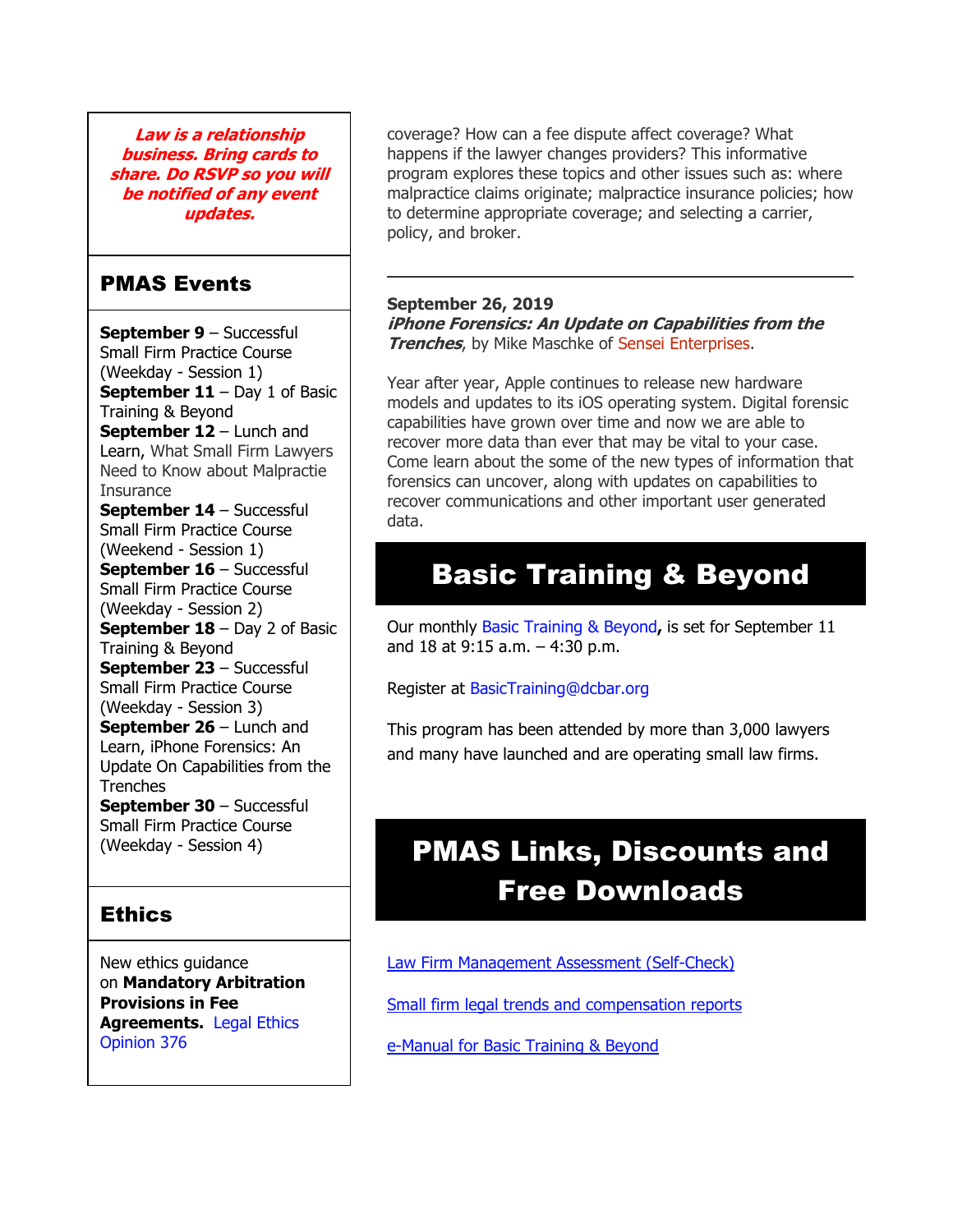**What are the ethical implications of crowdfunding a legal representation?** Read [Legal](http://www.dcbar.org/bar-resources/legal-ethics/opinions/Ethics-Opinion-375.cfm?utm_source=Real%20Magnet&utm_medium=INSERT_CHANNEL&utm_campaign=INSERT_LINK_ID)  [Ethics Opinion 375](http://www.dcbar.org/bar-resources/legal-ethics/opinions/Ethics-Opinion-375.cfm?utm_source=Real%20Magnet&utm_medium=INSERT_CHANNEL&utm_campaign=INSERT_LINK_ID) for guidance.

**What are your obligations to a prospective client?** Read [Legal Ethics](http://www.dcbar.org/bar-resources/legal-ethics/opinions/Ethics-Opinion-374.cfm?utm_source=Real%20Magnet&utm_medium=INSERT_CHANNEL&utm_campaign=INSERT_LINK_ID)  [Opinion 374](http://www.dcbar.org/bar-resources/legal-ethics/opinions/Ethics-Opinion-374.cfm?utm_source=Real%20Magnet&utm_medium=INSERT_CHANNEL&utm_campaign=INSERT_LINK_ID) to find out.

**Have you read** the Legal Ethics Opinions on social media and lawyers? [Legal Ethics Opinion](http://www.dcbar.org/bar-resources/legal-ethics/opinions/Ethics-Opinion-370.cfm?utm_source=Real%20Magnet&utm_medium=INSERT_CHANNEL&utm_campaign=INSERT_LINK_ID) 370 [Legal Ethics Opinion](http://www.dcbar.org/bar-resources/legal-ethics/opinions/Ethics-Opinion-371.cfm?utm_source=Real%20Magnet&utm_medium=INSERT_CHANNEL&utm_campaign=INSERT_LINK_ID) 371

## Other Events

[Continuing Legal Education](https://join.dcbar.org/eweb/DynamicPage.aspx?Site=DCBar&WebKey=cbe606bc-88d4-4d37-872c-f48d412a59e5&evt_etc_key=7aaf572d-f662-422f-9fe7-0ae3f4b705be&utm_source=Real%20Magnet&utm_medium=INSERT_CHANNEL&utm_campaign=INSERT_LINK_ID)  [programs](https://join.dcbar.org/eweb/DynamicPage.aspx?Site=DCBar&WebKey=cbe606bc-88d4-4d37-872c-f48d412a59e5&evt_etc_key=7aaf572d-f662-422f-9fe7-0ae3f4b705be&utm_source=Real%20Magnet&utm_medium=INSERT_CHANNEL&utm_campaign=INSERT_LINK_ID)

[Communities Events](https://join.dcbar.org/eweb/DynamicPage.aspx?site=dcbar&webcode=EventList&utm_source=Real%20Magnet&utm_medium=INSERT_CHANNEL&utm_campaign=INSERT_LINK_ID)

[Pro Bono Center training](http://www.dcbar.org/pro-bono/resources-and-training/pro-bono-training.cfm?utm_source=Real%20Magnet&utm_medium=INSERT_CHANNEL&utm_campaign=INSERT_LINK_ID)  [programs](http://www.dcbar.org/pro-bono/resources-and-training/pro-bono-training.cfm?utm_source=Real%20Magnet&utm_medium=INSERT_CHANNEL&utm_campaign=INSERT_LINK_ID)

## [More PMAS programs](http://www.dcbar.org/bar-resources/practice-management-advisory-service/?utm_source=Real%20Magnet&utm_medium=INSERT_CHANNEL&utm_campaign=INSERT_LINK_ID)



## From the Desks of Dan and Rochelle



If you create lots of digital files and folders but are not inclined to use a case management application or third-party program to manage and keep track of them, how can you use *File Explorer* in Windows or Finder on a Mac to manage and quickly locate what you need? Here are some ideas:

Label each file starting with a date such as 190905 (YYMMDD) so the documents within each folder line up chronologically, which is often the way we think of a document ("when did that